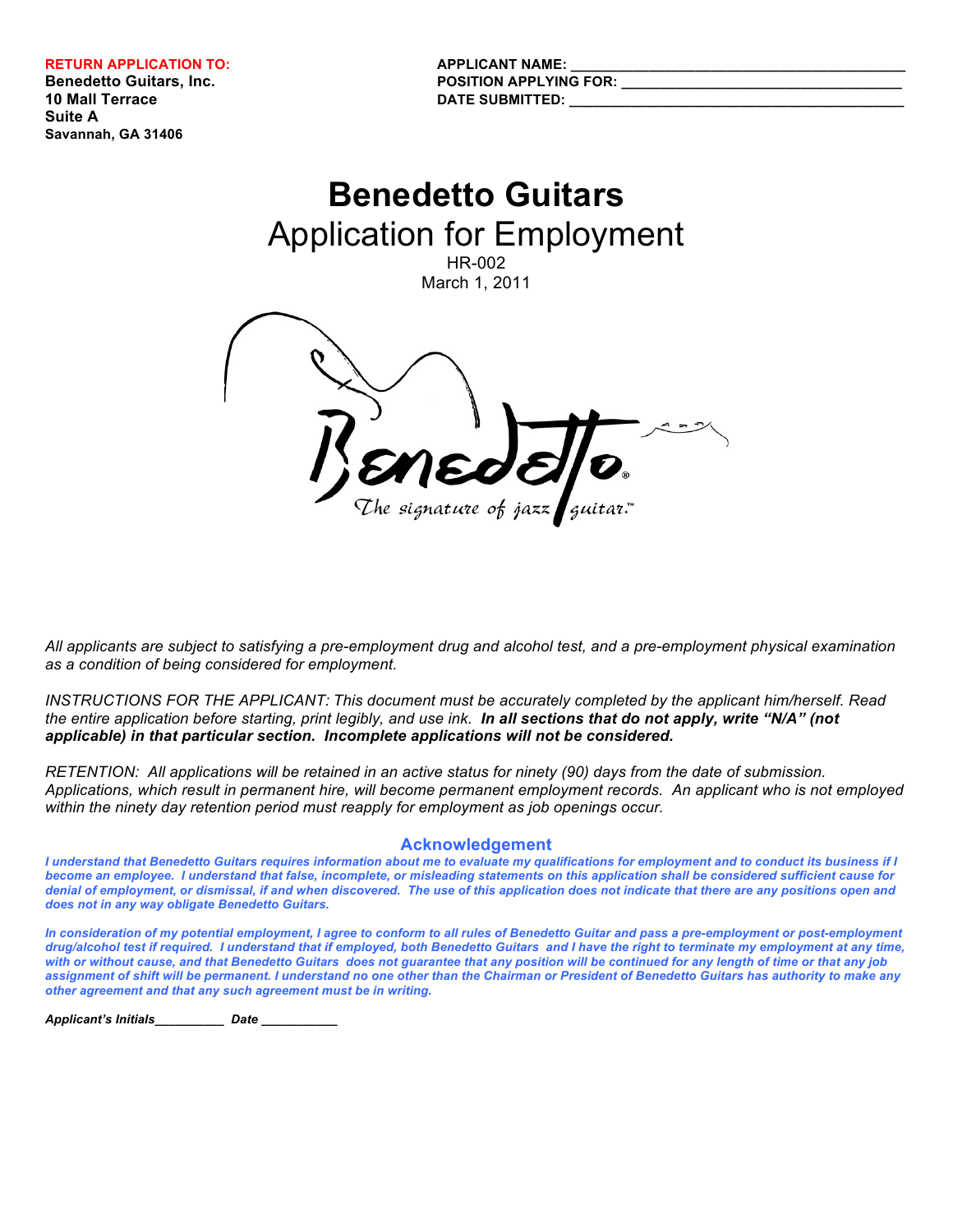## **PERSONAL APPLICATION DATA**

| (First)                                                                                                                                                                                                                        | (Middle)                                                              |
|--------------------------------------------------------------------------------------------------------------------------------------------------------------------------------------------------------------------------------|-----------------------------------------------------------------------|
| Contact Information:                                                                                                                                                                                                           |                                                                       |
|                                                                                                                                                                                                                                |                                                                       |
| Cell: <b>Cell</b> : <b>Cell</b>                                                                                                                                                                                                | <b>Social Security Number</b>                                         |
| E-Mail: E-Mail: E-Mail: E-Mail: E-Mail: E-Mail: E-Mail: E-Mail: E-Mail: E-Mail: E-Mail: E-Mail: E-Mail: E-Mail: E-Mail: E-Mail: E-Mail: E-Mail: E-Mail: E-Mail: E-Mail: E-Mail: E-Mail: E-Mail: E-Mail: E-Mail: E-Mail: E-Mail |                                                                       |
|                                                                                                                                                                                                                                |                                                                       |
| First Available Date:                                                                                                                                                                                                          | Any restrictions in work schedule<br>(Explain)                        |
| Are you eighteen (18) or older: yes $\Box$ no $\Box$                                                                                                                                                                           | Can you submit proof of right to work in the US? yes $\Box$ no $\Box$ |
|                                                                                                                                                                                                                                |                                                                       |

## **EDUCATION AND TRAINING**

*\_\_\_\_\_\_\_\_\_\_\_\_\_\_\_\_\_\_\_\_\_\_\_\_\_\_\_\_\_\_\_\_\_\_\_\_\_\_\_\_\_\_\_\_\_\_\_\_\_\_\_\_\_\_\_\_\_\_\_\_\_\_\_\_\_\_\_\_\_\_\_\_\_\_\_\_\_\_\_\_\_\_\_\_\_\_\_\_\_\_\_\_\_\_\_\_\_\_\_\_\_\_\_\_\_\_\_\_\_*

| <b>LEVEL</b>                            | <b>GRADE SCHOOL</b> | <b>HIGH SCHOOL</b>                           | <b>VOCATIONAL OR</b><br><b>TECHNICAL</b> | <b>COLLEGE OR</b><br><b>UNIVERSITY</b> |
|-----------------------------------------|---------------------|----------------------------------------------|------------------------------------------|----------------------------------------|
| <b>NAME OF SCHOOL</b>                   |                     |                                              |                                          |                                        |
| CITY, STATE                             |                     |                                              |                                          |                                        |
| <b>HIGHEST GRADE</b><br><b>COMPLETE</b> | 12345678            | 1234                                         | 123                                      | 1234                                   |
| <b>TYPE OF DEGREE</b><br>OR CERTIFICATE |                     | <b>GRADES COMPLETED</b><br><b>OR DIPLOMA</b> | <b>CERTIFICATE OR</b><br><b>DIPLOMA</b>  | AA BA BS MA MS MBA                     |

SPECIAL SKILLS, TRAINING COURSES, CONTINUING EDUCATION, OR AWARDS THAT FURTHER QUALIFY YOU FOR EMPLOYMENT (Example: Microsoft Excel & PowerPoint, ASQ Certified Lead Auditor Course, First Aid Certification, Acme Welding School, etc)

| <b>COURSE NAME OR AWARD</b> | <i>ISSUING INSTITUTION</i> | LENGTH OF TRAINING<br>OR DATE OF AWARD | <b>TYPE OF CERTIFICATE</b> |
|-----------------------------|----------------------------|----------------------------------------|----------------------------|
|                             |                            |                                        |                            |
|                             |                            |                                        |                            |
|                             |                            |                                        |                            |

# **MILITARY SERVICE**

*Branch of Service \_\_\_\_\_\_\_\_\_\_\_\_\_\_\_\_\_\_ Date of Entry\_\_\_\_\_\_\_\_\_\_\_\_\_\_\_\_\_\_\_\_\_\_\_ Date of Discharge\_\_\_\_\_\_\_\_\_\_*

*Rank/Pay Grade Upon entry: \_\_\_\_\_\_\_\_\_ Highest Attained: \_\_\_\_\_\_\_\_\_\_\_\_\_\_\_\_\_\_\_\_ Upon Discharge:\_\_\_\_\_\_\_\_\_\_\_*

*Present Military Status (branch, unit, current rank, and duty title, if applicable) \_\_\_\_\_\_\_\_\_\_\_\_\_\_\_\_\_\_\_\_\_\_\_\_\_\_\_\_\_\_\_\_\_\_\_\_\_\_\_\_\_\_\_\_\_\_\_\_*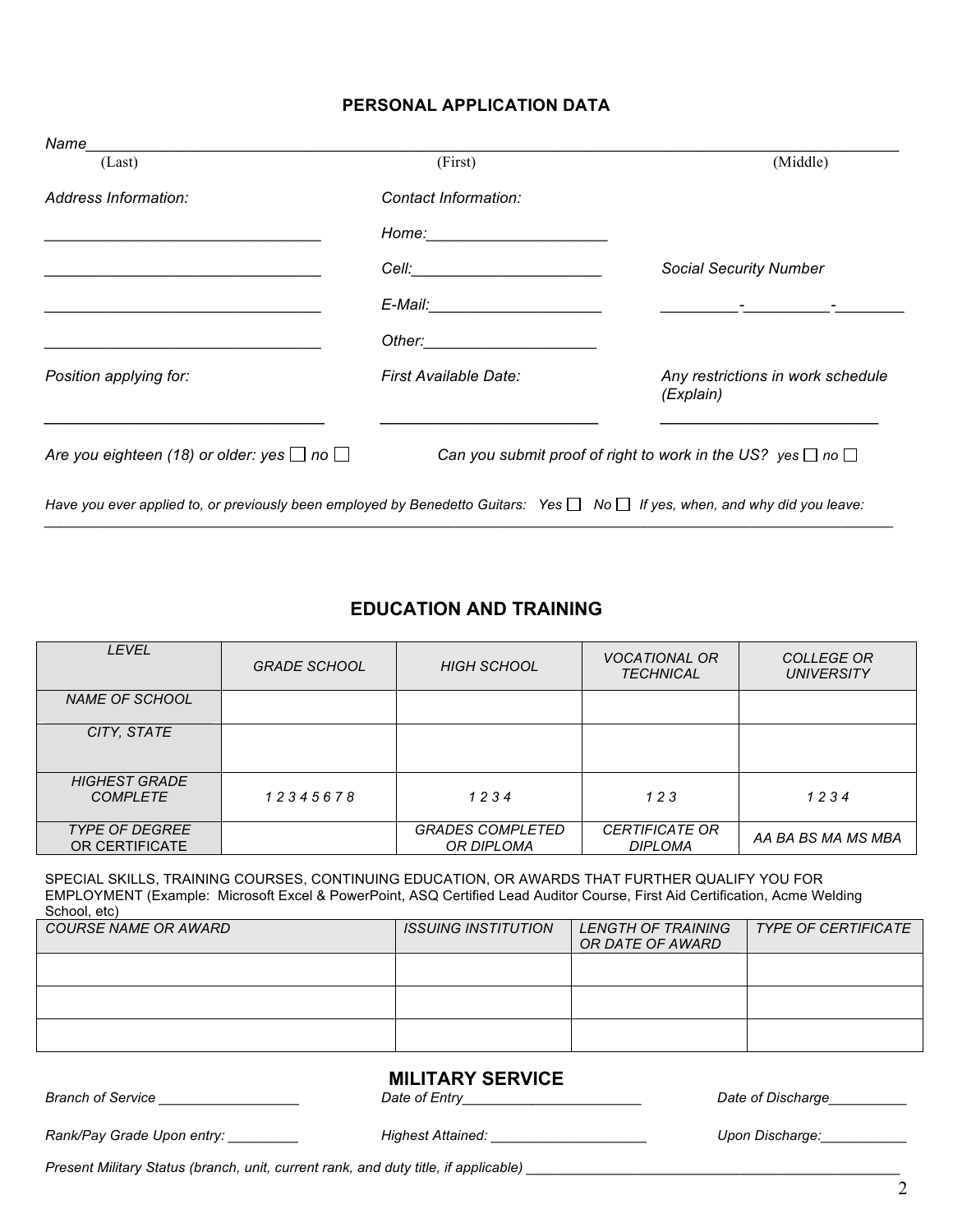## **EMPLOYMENT HISTORY**

All applicants must complete a minimum of three (3) years of previous employment history. Please begin with your most current job. Use additional paper if required.

|                  | <b>EMPLOYER</b> |      | DATES OF EMPLOYMENT        | <b>JOB TITLE</b>      |
|------------------|-----------------|------|----------------------------|-----------------------|
| Company Name:    |                 |      | Start:                     |                       |
| Supervisor Name: |                 |      | End:                       |                       |
| Address:         |                 |      | <b>REASON FOR LEAVING:</b> | <b>LAST PAY RATE:</b> |
| City:            | State:          | Zip: |                            |                       |
| Telephone:       |                 |      |                            |                       |

| <b>EMPLOYER</b>         | DATES OF EMPLOYMENT        | <b>JOB TITLE</b> |
|-------------------------|----------------------------|------------------|
| Company Name:           | Start:                     |                  |
| Supervisor Name:        | End:                       |                  |
| Address:                | <b>REASON FOR LEAVING:</b> | LAST PAY RATE:   |
| City:<br>State:<br>Zip: |                            |                  |
| Telephone:              |                            |                  |

| <b>EMPLOYER</b>         | DATES OF EMPLOYMENT        | <b>JOB TITLE</b>      |
|-------------------------|----------------------------|-----------------------|
| Company Name:           | Start:                     |                       |
| Supervisor Name:        | End:                       |                       |
| Address:                | <b>REASON FOR LEAVING:</b> | <b>LAST PAY RATE:</b> |
| City:<br>Zip:<br>State: |                            |                       |
| Telephone:              |                            |                       |

Benedetto Guitars reserves the right to contact previous employers. We will not contact **your current employer** without your permission. Please check the appropriate box below and initial.

You may contact  $\square$  my current employer. \_\_\_\_\_. Please do not contact  $\square$  my current employer. \_\_\_\_

If one or more of the above listed positions resulted in termination, please explain the circumstances (you must include safety violations, threatening or intimidating behavior, or disciplinary violations):

## **SAFETY INFORMATION**

ALL APPLICANTS: List all **Traffic Convictions** or **License Forfeitures** for the past three (3) years (do not include parking violations).

| <b>CITY/STATE ISSUED</b> | <b>DATE</b> | <b>CHARGE</b> | <b>PENALTY</b> |
|--------------------------|-------------|---------------|----------------|
|                          |             |               |                |
|                          |             |               |                |
|                          |             |               |                |

#### **PRODUCTION FLOOR APPLICANTS:** EQUIPMENT EXPERIENCE AND QUALIFICATION

| EQUIPMENT CLASS/TYPE (CNC<br>Machines, saws, lathes, mills, spray<br>booths, etc.) | MODEL/SIZE | DATES OF<br><b>OPERATION</b> |  | <b>Items Manufactures</b> | Special training<br>(equipment<br>manufacturers maint.<br>course, etc. |
|------------------------------------------------------------------------------------|------------|------------------------------|--|---------------------------|------------------------------------------------------------------------|
|                                                                                    |            |                              |  |                           |                                                                        |
|                                                                                    |            |                              |  |                           |                                                                        |
|                                                                                    |            |                              |  |                           |                                                                        |
|                                                                                    |            |                              |  |                           |                                                                        |
|                                                                                    |            |                              |  |                           |                                                                        |
|                                                                                    |            |                              |  |                           |                                                                        |